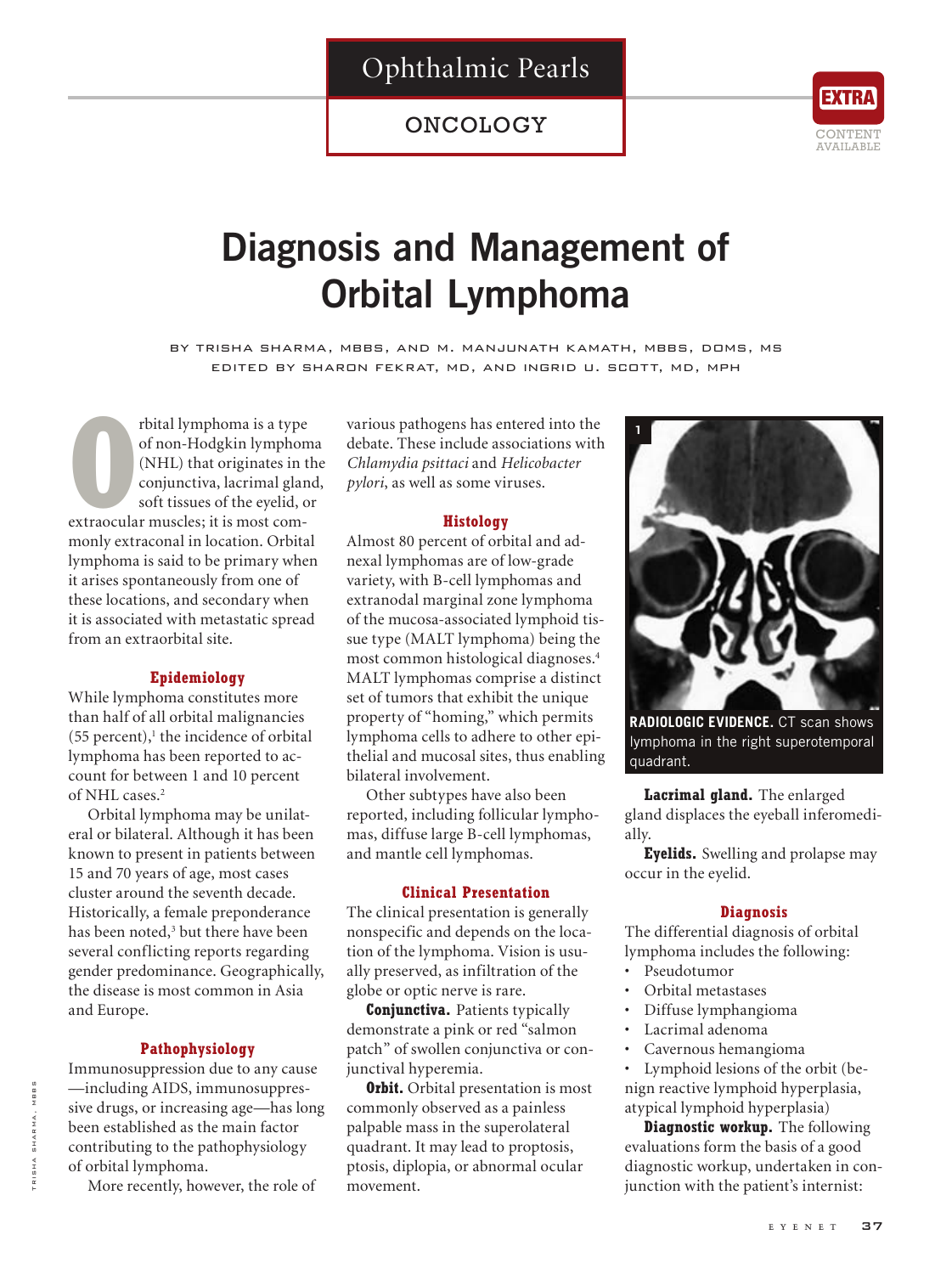#### **Ophthalmic Pearls**

- History and physical examination
- Dilated fundus examination

• Thorough examination of opposite orbit as well as the oral cavity and oropharynx

• Complete blood count, biochemistry profile

• Fine-needle aspiration and biopsy

• Liver function tests, renal function tests

Chest x-ray

• Computed tomography (CT) and magnetic resonance imaging (MRI) of orbit, abdomen, thorax, and pelvis

Bone marrow aspiration

#### **Imaging**

**Computed tomography.** The typical finding on CT scanning is a moderately well-defined orbital mass, which molds to the adjacent ocular structures without bony destruction (Fig. 1). It is usually homogeneous in density, either isodense or slightly hyperdense when compared with the density of the extraocular muscles. It may exhibit any of the following four patterns: retroocular, anterior preseptal, lacrimal gland involvement, or extension of an adnexal lesion.

Lesions that are heterogeneous, with bony destruction, are indicative of high-grade lymphomas, which are usually accompanied by pain.

**Magnetic resonance imaging.**  Compared with the extraocular muscles, the orbital mass appears isointense or hypointense on a T1-weighted MRI scan, but it appears isointense to hyperintense on a T2-weighted scan. Hypointense T2-weighted images are suggestive of high-grade lymphomas.

**Contrast-enhanced imaging techniques.** Contrast-enhanced CT/MRI scans reveal mild to moderate enhancement of the lesion, and when this is seen in T1-weighted images, high cellularity of the lymphoma can be expected. High cellularity in lymphoma produces a lower apparent diffusion coefficient (ADC) of  $< 0.1 \times 10^{-3}$ . This differentiates it from other types of expansive orbital lesions.

**Spiral CT.** Another radiological investigation that may be helpful is spiral CT using dual-phase contrast

### Grading and Staging

#### **GRADING**

*Grade* describes the aggressiveness of the disease.

**• Low grade.** Indolent or slow growth rate

- **• Intermediate grade.** Moderate growth rate
- **• High grade.** Aggressive or rapid growth rate

#### **STAGING**

Orbital lymphomas are staged according to the Ann Arbor system.

**• Stage I.** Confined to the orbit

**• Stage II.** Involvement of adjacent structures such as the sinuses, tonsil, and/or nose

**• Stage III.** Abdominal nodal disease below the diaphragm

**• Stage IV.** Disseminated involvement of one or more extranodal sites, such as liver or bone

#### **SUFFIXES**

The following letters are added to provide more specific information.

**• E.** Used when there is local extranodal extension (e.g.,  $I_{E}$ ,  $II_{E}$ ,  $III_{E}$ ,  $IV_{E}$ ).

**• A.** No symptoms

**• B.** Fever (temperature higher than 38°C), drenching night sweats, and unexplained loss of more than 10 percent of body weight within the preceding six months.

enhancement. Lymphoma may display decreased density on delayed images, thus differentiating it from orbital pseudotumor, which shows increasing density on delayed images. (See Web Extra, "Orbital Lesions on Contrast-Enhanced CT/MRI.")

**Dynamic contrast-enhanced MRI.**  Dynamic contrast-enhanced MRI scans may be performed to distinguish lymphomas from other conditions. Studies of contrast index curves of orbital lymphomas exhibit a characteristic steep rise followed by a rapid decline.

#### **Treatment and Prognosis**

There are four main treatment options for orbital lymphoma: surgery, radiotherapy, chemotherapy, and immunotherapy. Prognosis depends upon the histology, grade and stage (see "Grading and Staging"), and treatment modality employed, but the overall five-year survival rate is approximately 60 percent.

#### **Surgery**

Surgery plays a dual role in the management of orbital lymphomas, being both diagnostic and therapeutic. However, although biopsy is important for accurate diagnosis, surgery as the sole treatment modality often ends with a much-dreaded relapse of disease. This is probably because the location of the tumor makes it difficult for the surgeon to achieve both complete excision and preservation of ocular function and aesthetics.

#### **Radiotherapy**

Because most orbital lymphomas are localized, radiotherapy is the most common and preferred treatment modality. The entire orbit must be encompassed in the radiation field, irrespective of how much of the orbit is involved. This reduces the chance of recurrence in previously uninvolved areas.

Doses of 25 to 35 Gy are considered to be curative for low-grade tumors, and 30 to 40 Gy for the high-grade varieties. However, the higher doses, especially greater than 35 Gy, are associated with significant complications. These include

• Conjunctivitis and dry eye, which are the most common acute side effects.

Keratitis and corneal ulceration.

• Cataract, which is the most frequent delayed consequence of radiation to the orbit. Lens shielding can substantially reduce the incidence of radiation-induced cataract and should be used in cases where it does not compromise complete coverage of tumor.

• Radiation retinopathy.

Recurrences can be treated by either surgery or repeat radiation.

#### **Chemotherapy**

Chemotherapy has a limited role in the definitive treatment of orbital lymphomas. Currently, there is no indication for use of chemotherapy in solitary